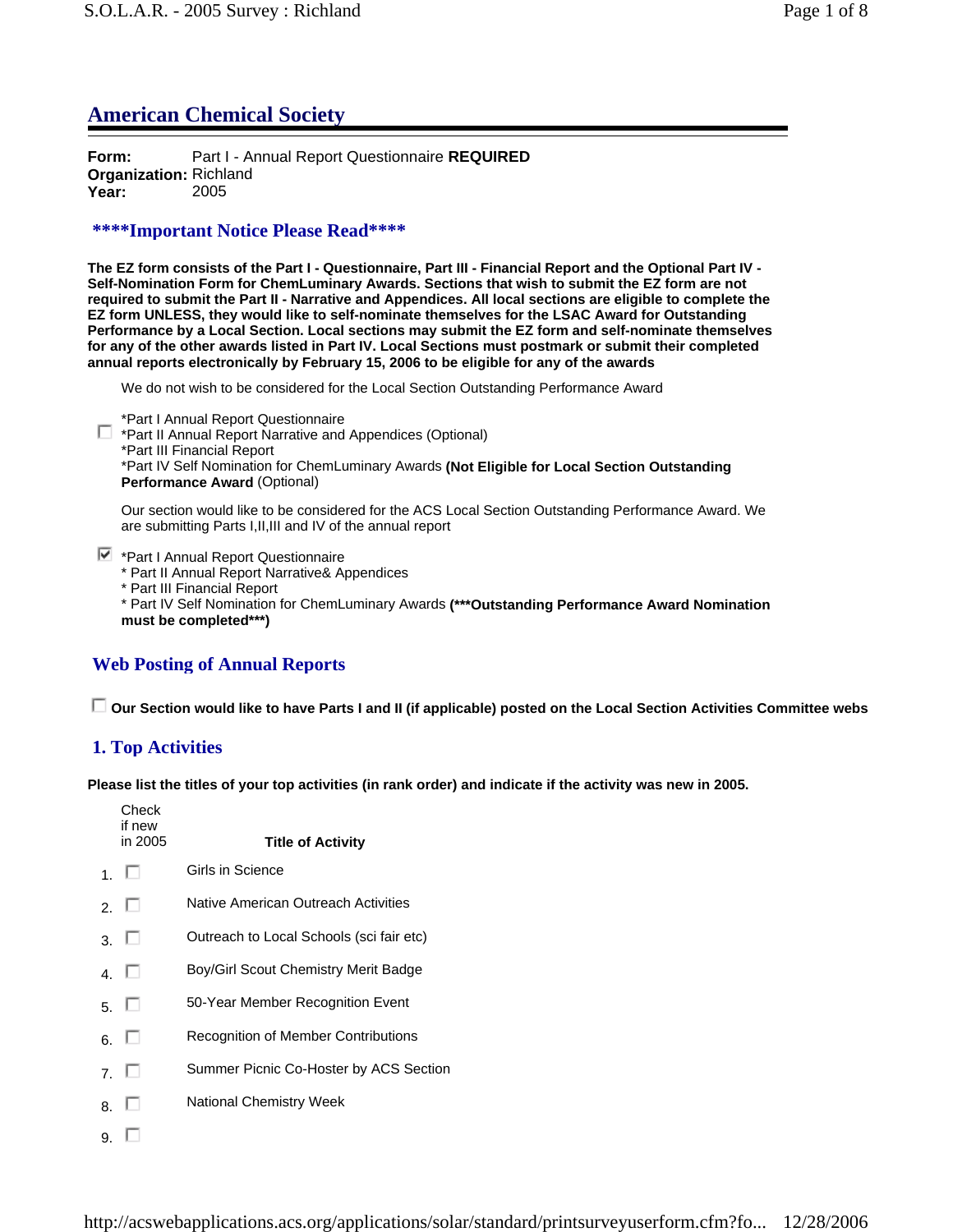10.  $\square$ 

## **2. Section Administration**

### **EXECUTIVE COMMITTEE**

| 2.1 How many times did the executive committee meet during 2005?                       |                                                                                                                                                                                         | 8  |                   |  |
|----------------------------------------------------------------------------------------|-----------------------------------------------------------------------------------------------------------------------------------------------------------------------------------------|----|-------------------|--|
| 2.2 How many members are on the executive committee?                                   |                                                                                                                                                                                         | 7  |                   |  |
| 2.3 How many section meetings were held in 2005?                                       |                                                                                                                                                                                         | 6  |                   |  |
| 2.4 On average, how many members attend regular section meetings?<br><b>COUNCILORS</b> |                                                                                                                                                                                         | 60 |                   |  |
|                                                                                        | 2.5 What percentage of the section's Councilors were in official attendance at the ACS spring Council meeting?                                                                          |    | 100 $\frac{9}{6}$ |  |
| (check all that apply)                                                                 | 2.6 What percentage of the section's Councilors were in official attendance at the ACS fall Council meeting?<br>2.7 How do Councilors report to the section about national ACS matters? |    | 100 $\frac{9}{6}$ |  |
| $\Box$ at a section meeting $\Box$ at an executive committee meeting                   |                                                                                                                                                                                         |    |                   |  |
| $\blacksquare$ in the newsletter                                                       | $\blacksquare$ on the local section website                                                                                                                                             |    |                   |  |
| <b>COMMITTEES</b><br>2.8 Specify active committees having two or more members.         |                                                                                                                                                                                         |    |                   |  |
| $\overline{\triangleright}$ Awards                                                     | $\triangleright$ Newsletters/Publications                                                                                                                                               |    |                   |  |
| ■ Budgets/Finance                                                                      | $\blacksquare$ Nominations                                                                                                                                                              |    |                   |  |
| Career/Employment Assistance                                                           | $\Box$ Professional Relations                                                                                                                                                           |    |                   |  |
| Chemistry Olympiad<br>⊵                                                                | <b>■</b> Project SEED                                                                                                                                                                   |    |                   |  |
| <b>Continuing Education</b>                                                            | $\boxdot$ Public Relations                                                                                                                                                              |    |                   |  |
| $\boxdot$ Education                                                                    | $\blacksquare$ Senior Chemists                                                                                                                                                          |    |                   |  |
| Environmental                                                                          | Environmental Health and Safety/ Chemical Hygiene                                                                                                                                       |    |                   |  |
| Government Affairs                                                                     | ■ Women Chemists                                                                                                                                                                        |    |                   |  |
| $\Box$ Industry Relations                                                              | $\Box$ Younger Chemists                                                                                                                                                                 |    |                   |  |
| □ Long-Range Planning                                                                  | Other                                                                                                                                                                                   |    |                   |  |
| Membership/Member Retention                                                            | Other                                                                                                                                                                                   |    |                   |  |
| $\Box$ Mentoring                                                                       | Other                                                                                                                                                                                   |    |                   |  |
| $\Box$ Minority Affairs                                                                | Other                                                                                                                                                                                   |    |                   |  |
| $\Box$ National Chemistry Week<br><b>SUBSECTIONS</b>                                   |                                                                                                                                                                                         |    |                   |  |
| How many subsections are active in the section?<br>2.9                                 | 0                                                                                                                                                                                       |    |                   |  |
| 2.10 How many subsection meetings were held in 2005?<br><b>TOPICAL GROUPS</b>          | 0                                                                                                                                                                                       |    |                   |  |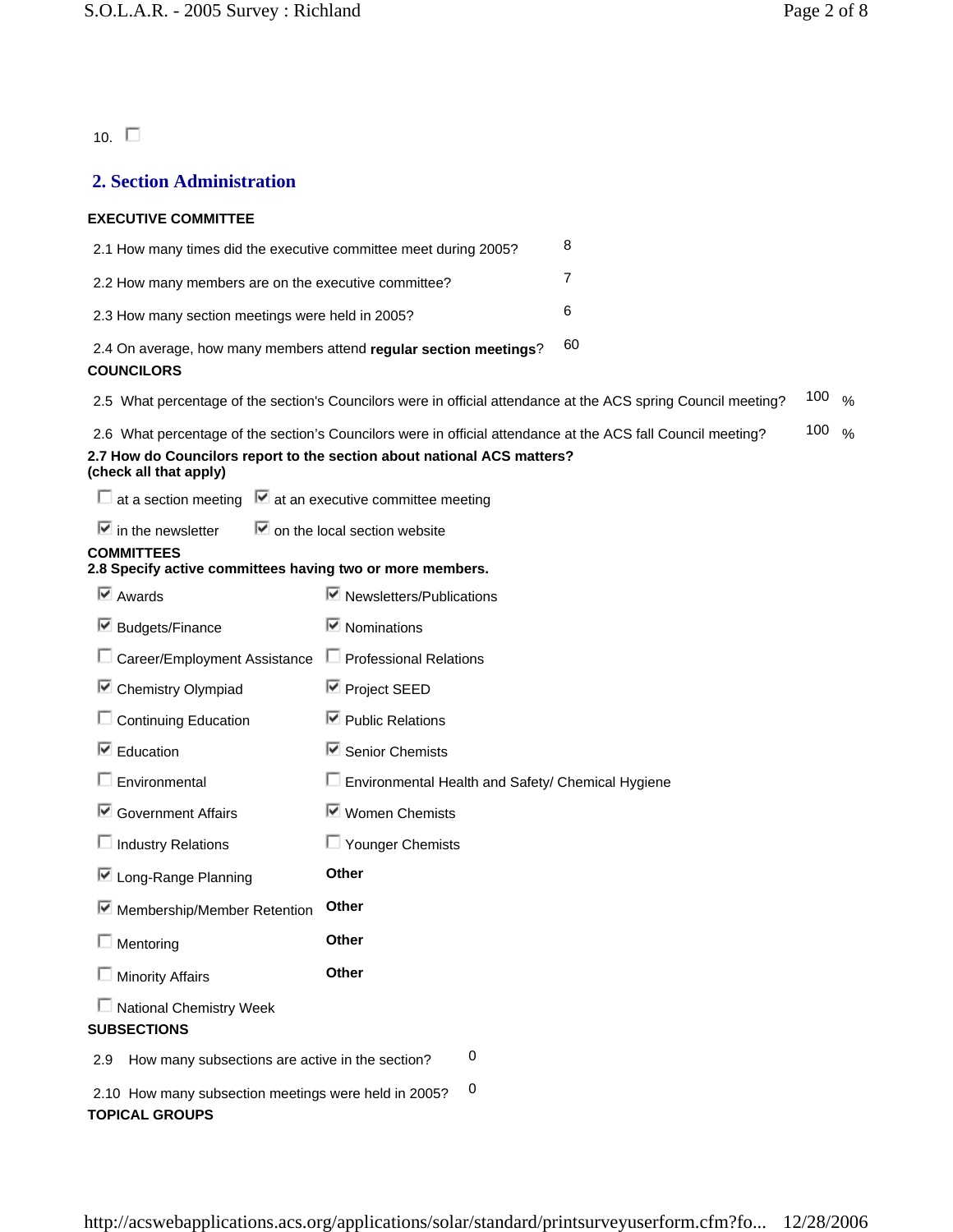| 2.11 How many topical groups are active in the section?                                                                                     | 0                                                                                                                   |
|---------------------------------------------------------------------------------------------------------------------------------------------|---------------------------------------------------------------------------------------------------------------------|
| 2.12 How many topical group meetings were held in 2005?<br><b>OPERATIONS AND PLANNING (Check all that apply)</b>                            | 0                                                                                                                   |
| 2.13 ■ The section prepared a budget for 2005 (Please include a copy in Part II Appendix 2)                                                 |                                                                                                                     |
| $\blacktriangleright$ The section prepared a budget for 2006 (Please include a copy in Part II, Appendix 2)<br>2.14                         |                                                                                                                     |
| The section prepared a long-range plan (Please include a copy in Part II, Appendix 2)<br>2.15                                               |                                                                                                                     |
| 2.16                                                                                                                                        | The section maintains and uses a current job manual prepared by the section as a guide for officers and committee   |
| Part II, Appendix 3)<br>2.17<br><b>L</b>                                                                                                    | The section conducted a membership survey in 2005 to determine member's interests and needs (Please include a       |
| A section representative attended the ACS Leaders Conference (Local Section Leaders Track) in 2005.<br>2.18<br><b>SECTION COMMUNICATION</b> |                                                                                                                     |
| How many newsletters were published in 2005?<br>2.19                                                                                        | 4                                                                                                                   |
| ⊮<br>One copy of a newsletter is included in Appendix 3.<br>2.20                                                                            |                                                                                                                     |
| 2.21<br>How many meeting notices were published in 2005?                                                                                    | 10<br>URL:                                                                                                          |
| $\blacktriangleright$ The section has an active website.<br>2.22                                                                            | www.pnl.gov/acs.news/hmlt                                                                                           |
| M<br>The section used electronic communication.<br>2.23                                                                                     |                                                                                                                     |
| The section posted its 2004 Annual Report on its website.<br>2.24<br><b>SECTION ELECTIONS</b>                                               |                                                                                                                     |
| 2.25 How many members voted in the 2005 officer election?                                                                                   | 40                                                                                                                  |
| 2.26 How many current elected officials, councilors and committee chairs:                                                                   |                                                                                                                     |
| a. have held other elected positions in the local section                                                                                   | 3                                                                                                                   |
| b. have held other appointed positions in the local section                                                                                 | 0                                                                                                                   |
| c. are in their first two years of service                                                                                                  | 1                                                                                                                   |
| 2.27 Did any of the following candidates for election run unopposed for election in 2005? Yes No N/A                                        |                                                                                                                     |
| a. Chair-elect                                                                                                                              | o o<br>o                                                                                                            |
| b. Treasurer                                                                                                                                | ⊛<br><u>o o</u>                                                                                                     |
| c. Secretary                                                                                                                                | -00                                                                                                                 |
| d. Councilor                                                                                                                                | $\circ\,\circ\,\circ$                                                                                               |
| e. Other                                                                                                                                    | $\circ$ $\circ$ $\circ$                                                                                             |
| <b>SECTION AWARDS (check all that apply)</b>                                                                                                |                                                                                                                     |
| 2.28<br>The section gave awards or a Salutes to Excellence to:                                                                              | $\Box$ The section submitted a nomination for the ACS Regional Award in High School Chemistry Teaching during 2005. |

2.29  $\boxed{\triangledown}$  Primary school students (K-6)

2.30  $\triangledown$  Secondary school students (7-12)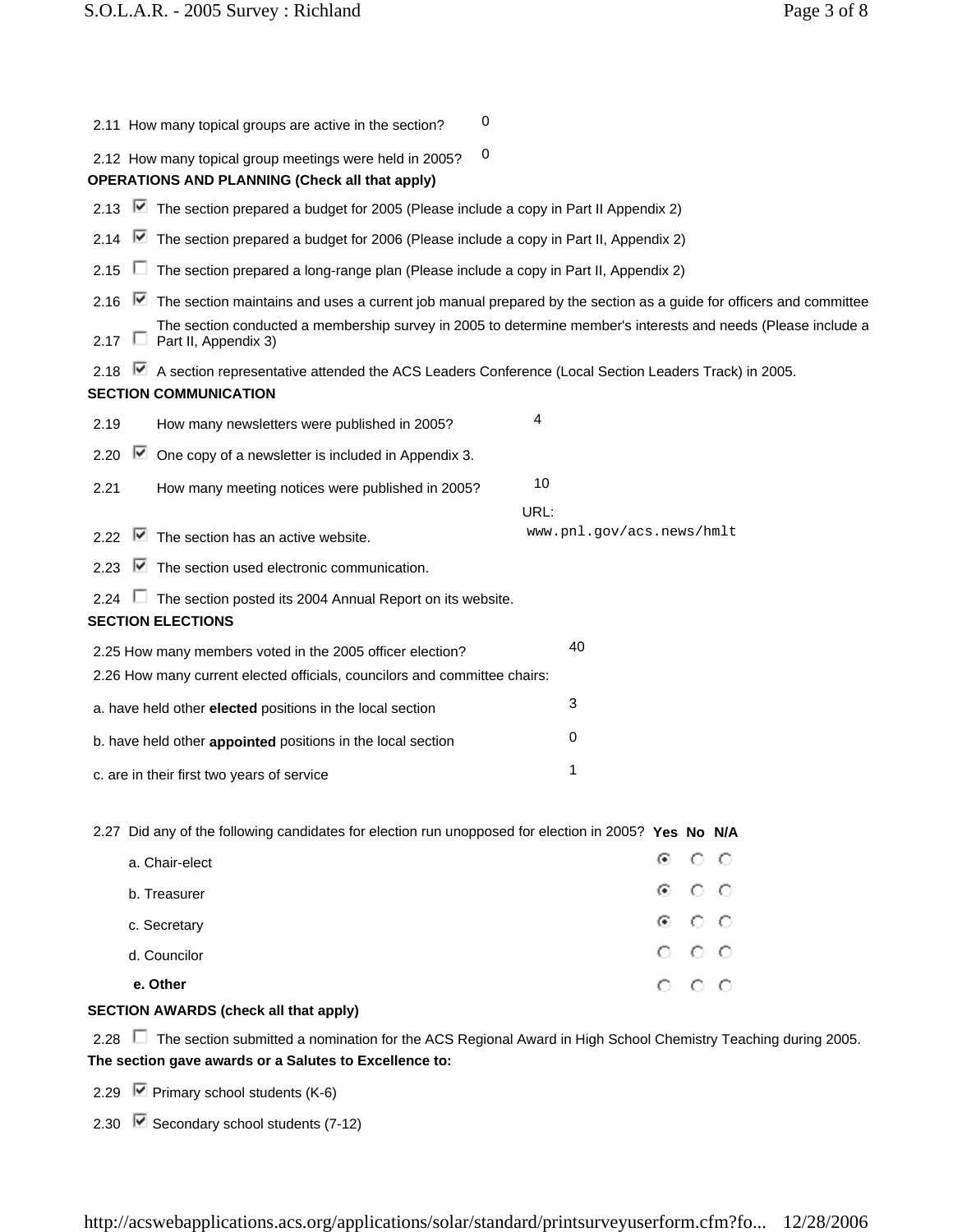| 2.31 | $\blacksquare$ College students                                                                                                                                                                                               |                                     |  |
|------|-------------------------------------------------------------------------------------------------------------------------------------------------------------------------------------------------------------------------------|-------------------------------------|--|
| 2.32 | $\Box$ Primary school teachers (K-6)                                                                                                                                                                                          |                                     |  |
| 2.33 | $\Box$ Secondary school teachers (7-12)                                                                                                                                                                                       |                                     |  |
| 2.34 | $\Box$ College teachers                                                                                                                                                                                                       |                                     |  |
| 2.35 | $\blacksquare$ Members of the local section for service                                                                                                                                                                       |                                     |  |
| 2.36 | $\Box$ Outstanding chemist(s), regardless of section affiliation                                                                                                                                                              |                                     |  |
|      | 2.37 <b>■</b> The section or local company encouraged and/or submitted a nomination for the ACS Regional Industrial Innovation<br><b>SECTION AFFILIATES</b>                                                                   |                                     |  |
| 2.38 | How many paid section affiliates excluding students (teachers, technicians, others) are there in the section?                                                                                                                 | 0                                   |  |
| 2.39 | Section has supported an existing Technician Affiliate Group (TAG) during 2005.<br>U                                                                                                                                          |                                     |  |
| 2.40 | Section has promoted the formation of a Technician Affiliate Group during 2005<br>$\mathbf{L}$<br><b>REGIONAL MEETINGS</b>                                                                                                    |                                     |  |
| 2.41 | Ⅳ Does your local section have a representative to your Regional Board/Steering Committee?                                                                                                                                    |                                     |  |
|      | 2.42 <b>Does your section participate in the Regional Chmemjobs Employment Center?</b><br><b>VOLUNTEERS</b>                                                                                                                   |                                     |  |
| 2.43 | What is the approximate number of currently active volunteers in your local section (Volunteer is defined as a member<br>who helps plan or organize a meeting or activity, serves on a committee, or is an elected official.) |                                     |  |
|      | 2.44 Please indicate alll the ways that you recognize your volunteers.                                                                                                                                                        |                                     |  |
|      | $\blacksquare$ Certificates                                                                                                                                                                                                   | $\Box$ Gifts                        |  |
|      | $\overline{\triangledown}$ Awards                                                                                                                                                                                             | $\Box$ Letter to Volunteer          |  |
|      | $\Box$ Letter to Vol. Supervisor                                                                                                                                                                                              | $\blacksquare$ Recognition at Event |  |
|      | $\Box$ No Formal Recognition program                                                                                                                                                                                          |                                     |  |
|      | Other than normal succession of chair-elect to chair how does<br>your local section identity future leaders and get them into the<br>2.45 leadership pipline?                                                                 |                                     |  |
|      | ■ Self-Nominations                                                                                                                                                                                                            | $\Box$ Solicitation or advertising  |  |
|      | Identify Active Members                                                                                                                                                                                                       | $\Box$ Formal leadership training   |  |
|      | $\Box$ Outreach to new members                                                                                                                                                                                                | $\boxdot$ Arm-Twisting              |  |
|      |                                                                                                                                                                                                                               | Other                               |  |

## **3 - 8 ACS Strategic Plan Core Strategies**

# **CORE STRATEGY #2 Serve as the Premiere Professional Organization for Practitioners of Chemistry (Check a**

- 4.1  $\blacksquare$  The section provided services for pre-college students.
- 4.2  $\blacksquare$  The section provided speakers for student affiliate chapter meetings.
- 4.3 The section organized tours of local industries for student affiliate chapters.
- 4.4 The section offered financial support for student affiliate chapter activities.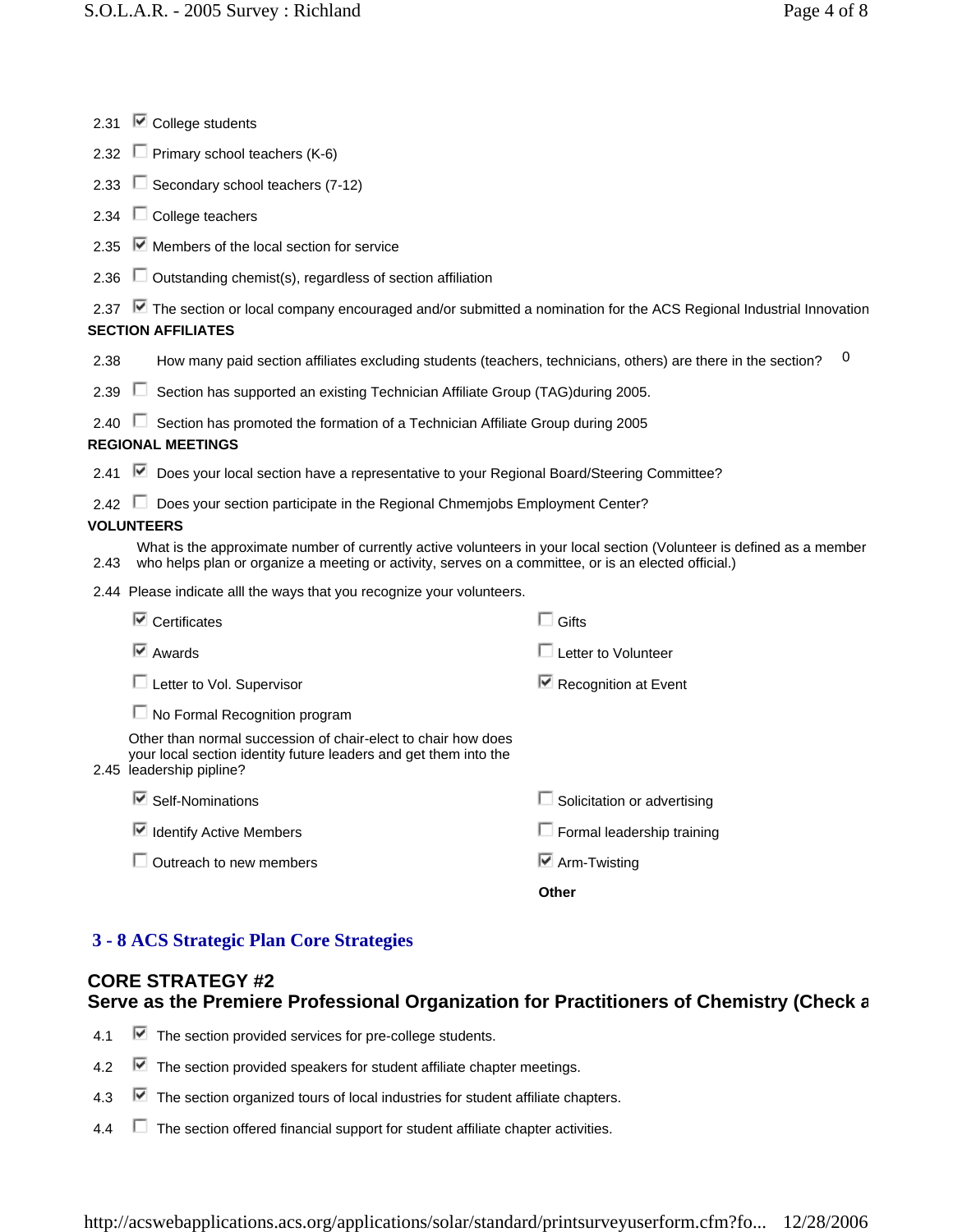- 4.5  $\blacksquare$  The section offered financial support to students attending regional or national meetings undergraduate or graduate
- 4.6  $\blacktriangleright$  The section appointed a member as student affiliate chapter liiaison
- 4.7  $\blacktriangledown$  The section members served as non faculty professional advisors or contacts for students and young chemists
- 4.8  $\Box$  The section provided students with free subscriptions to journals.
- 4.9  $\blacksquare$  The section invited student affiliates to attend regular section meetings.
- 4.10  $\Box$  The section sponsored a teacher affiliate group to engage students in ACS.
- 4.11  $\blacksquare$  The section involved student affiliates in National Chemistry Week activities.
- 4.12  $\blacktriangleright$  The section distributed career literature to students or to colleges and universities.
- 4.13  $\triangledown$  The section developed or maintains a networking directory.

## **CORE STRATEGY #1 Provide Timely State-of-the-Art Chemical Information(Check all that apply)**

- 3.1  $\triangledown$  The section organized a regional meeting.
	- $\Box$  An ACS Technical Division was involved.
- 3.2 The Section organized a symposium.
	- $\Box$  An ACS Technical Division was involved.
- 3.3  $\Box$  The organized a Meeting-in-Miniature.

 $\Box$  An ACS Technical Division was involved.

3.4  $\blacktriangleright$  The section organized an undergraduate research symposium.

 $\Box$  An ACS Technical Division was involved.

3.5 The section organized a meeting that was co-sponsored by an ACS Technical Division.

## **CORE STRATEGY #3 Enhance the Public Appreciation of the Chemical Sciences and Technologies (Check all**

- 5.1  $\blacktriangleright$  Providing Judges for area science fair(s)
- 5.2  $\blacktriangleright$  Sponsoring awards at area science fair(s)
- 5.3 Members make visits to K-12 classrooms.
- 5.4 Presenting career programs and/or distributing career literature to students or schools
- 5.5 Sponsoring or organizing student competitions (e.g., chemistry examinations, Chembowls, poster competitions)
- 5.6 P Presenting Chemical Demonstrations
- 5.7 **■** Participating in US National Chemistry Olympiad

#### **The section encourages paticipation and leadership in all aspects of the chemical sciences by women (W) underrepre with disabilities (D) (Check all that apply)**

WG D

- 5.8  $\triangleright$   $\triangleright$   $\square$  Section members mentored students or colleagues
- 5.9  $\triangledown$   $\triangledown$   $\triangledown$  The section sponsored hands-on science activities in underserved communities.
- 5.10  $\boxed{\triangleright}$   $\boxed{\triangleright}$  The section provided summer research opportunities.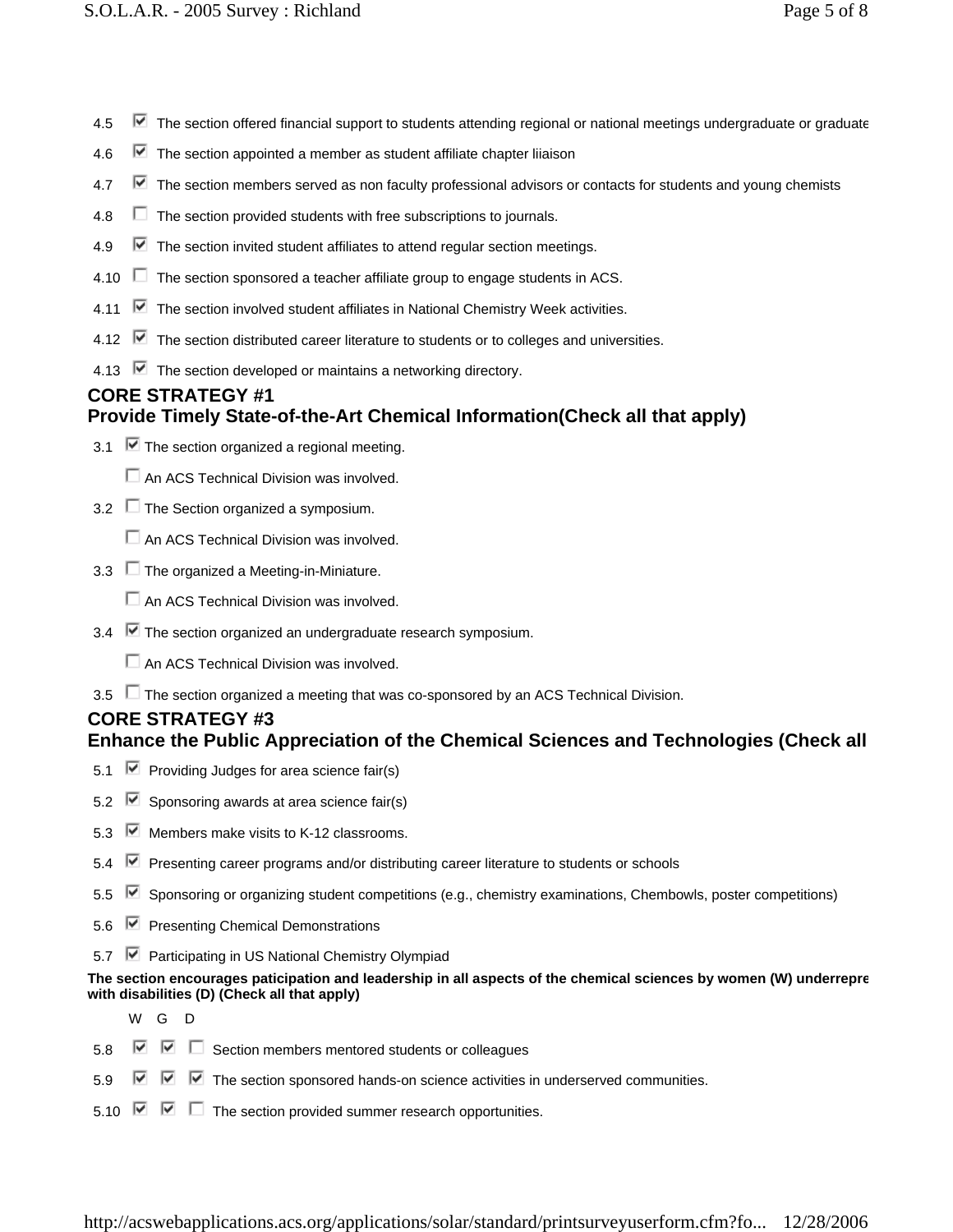| The section developed science career fairs at high schools or colleges that have high female, minority or c<br>⊮<br>⊮<br>5.11                                                                                                                                                                       |
|-----------------------------------------------------------------------------------------------------------------------------------------------------------------------------------------------------------------------------------------------------------------------------------------------------|
| The section organized summer science camps.<br>5.12                                                                                                                                                                                                                                                 |
| ▽<br>The section sponsored contests or awards.<br>M<br>5.13<br>$\Box$                                                                                                                                                                                                                               |
| The section maintained employment services<br>5.14                                                                                                                                                                                                                                                  |
| The section leadership (elected or appointed) includes underrepresented groups.<br>⊮<br>5.15                                                                                                                                                                                                        |
| M<br>Local section members interacted with federal government officials (i.e., members of congress, agency staff, etc.) to<br>5.15<br>Local section members interacted with federal government officals (i.e., members of Congress, agency staff, etc.) to<br>M<br>workforce policy issues.<br>5.16 |
| The section maintained an experts roster and provided it to local media.<br>5.16                                                                                                                                                                                                                    |
| The section created or updated a media list.<br>5.17                                                                                                                                                                                                                                                |
| The section prepared a public relations plan and included a copy of this plan in Appendix 4.<br>5.18                                                                                                                                                                                                |
| How many times were section activities promoted to the local media (press releases, op-eds, advisories, etc.)?<br>5.19                                                                                                                                                                              |
| 5.20<br>ш<br>The section used an ACS film, videotape, or other ACS visual-aid resource at a public event.                                                                                                                                                                                           |
| How many talks were given by section members to the public in 2005?<br>5.21                                                                                                                                                                                                                         |
| 5.22<br>The section conducted a chemical hygeine, responsible care or environmental health and safey event for the gener                                                                                                                                                                            |
| The section offered its services to the local community as a resource on chemical hygeine, responsible care or envi<br>5.23                                                                                                                                                                         |
| 5.24 $\Box$ The section carried out environmental activities for the general public.                                                                                                                                                                                                                |
| 5.25 The section participated in or conducted the following community activities:                                                                                                                                                                                                                   |
| $\blacksquare$ Chemists Celebrate Earth Day $\blacksquare$ Chemists in the Library                                                                                                                                                                                                                  |
| ■ National Chemistry Week (NCW)<br>$\Box$ Chemagination Contest                                                                                                                                                                                                                                     |
| 5.26 The section conducted the following activities during NCW 2005:                                                                                                                                                                                                                                |
| $\blacksquare$ Hands-on activities $\blacksquare$ Chemical Demonstrations                                                                                                                                                                                                                           |
| $\triangleright$ Contests or games $\triangleright$ Lectures or training                                                                                                                                                                                                                            |
| $\overline{\mathbf{M}}$ NCW Youth Patch                                                                                                                                                                                                                                                             |
| Other                                                                                                                                                                                                                                                                                               |
| 5.27 The section's NCW Activities were carried out in the following venues:                                                                                                                                                                                                                         |
| ■ High Schools ■ Colleges or Universities<br>$\boxdot$ K-8 schools                                                                                                                                                                                                                                  |
| □ Industrial Sites V Museum/Libraries □ Shopping Malls                                                                                                                                                                                                                                              |
| Other                                                                                                                                                                                                                                                                                               |
| 5.28 The section worked with the following group(s) to produce NCW events:                                                                                                                                                                                                                          |
| $\Box$ K-8 schools<br>$\Box$ High Schools<br>$\triangleright$ Colleges or Universities                                                                                                                                                                                                              |
| □ Industry <b>■</b> Museums or Libraries ■ Scout Troops                                                                                                                                                                                                                                             |
| $\Box$ Civic Orgnizations                                                                                                                                                                                                                                                                           |
| Other                                                                                                                                                                                                                                                                                               |
| 5.29 The section publicized NCW via:                                                                                                                                                                                                                                                                |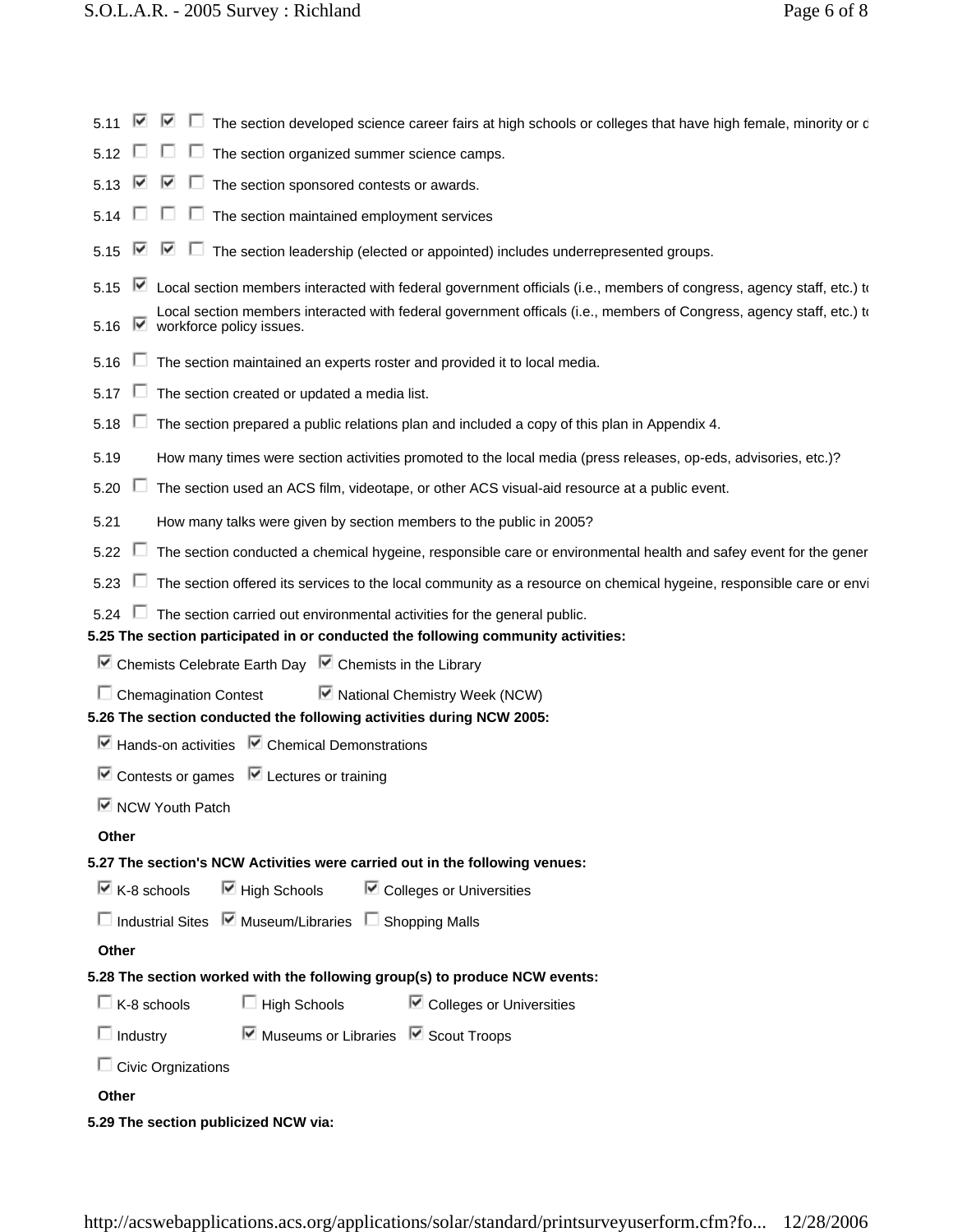| $\nabla$ Newspapers/magazines/flyers $\Box$ Radio $\Box$ Television $\nabla$ Website                                                               |  |
|----------------------------------------------------------------------------------------------------------------------------------------------------|--|
| 5.30<br>The section participated in the NCW unifying event in 2005.                                                                                |  |
| What is the total number of year that the NCW coordinator has served in this capacity? 8<br>5.31                                                   |  |
| ш<br>The section has a Government Relations Representative.<br>5.32                                                                                |  |
| 5.33<br>U<br>The section hosted state or federal government officials to speak at a local section meeting.                                         |  |
| The section organized or participated in a special government relations event(state capitol day, science town meetin<br>forum, etc.).<br>5.34<br>U |  |
| ■ The section informed its members on legislative issues and events through newsletter article, website, or other com<br>5.35                      |  |
| The section member(s) held an office or key position in state or federal government in 2005.<br>5.36                                               |  |
| The section actively encourages members to join and actively participate in the ACSs Legislative Action Network (L<br>5.37<br>U.                   |  |
| $\Box$ The section arranged for visits with federal elected officials when they are home on recess.<br>U<br>5.38                                   |  |
| <b>CORE STRATEGY #4</b>                                                                                                                            |  |
| Transform the Defination of Chemistry to Encompass Its True Multidisciplinary Nature                                                               |  |
| 6.1 $\blacksquare$ The section has topical groups in interdisciplinary areas.                                                                      |  |
| $\blacksquare$ The section has sponsored meetings with an interdisciplinary focus.<br>6.2                                                          |  |
| The section offered activities such as symposium, seminars, or sponsored student activities on environmental issues<br>6.3                         |  |
| <b>CORE STRATEGY #5</b><br>Deliver a Dynamic and Integrated Porfolio of Products and Services. (Check all that appl                                |  |
| $\blacktriangleright$ The section published articles on employment services in its newsletter or website.<br>7.1                                   |  |
|                                                                                                                                                    |  |
| $\blacktriangleright$ The section sponsored local employment services (e.g., free ads in section newsletter or website, job counseling<br>7.2      |  |
| □ A section representative attended a Local Section Career Program during 2005<br>7.3                                                              |  |
| ■ The section referred individuals to national ACS Department of Career Services.<br>7.4                                                           |  |
| $\blacktriangleright$ The section maintained a job line for positions available within the local section.<br>7.5                                   |  |
| $\Box$ The section hosted an ACS short course.<br>7.6                                                                                              |  |
| How many local section career programs or activities were conducted in 2005?<br>7.7                                                                |  |
| Of the local section programs that were conducted in 2005, how many were new?<br>7.8                                                               |  |
| $\Box$ The section offered career counseling/literature.<br>7.9                                                                                    |  |
| $\Box$ 7.10 $\Box$ The section maintains a list (and contact information of local organizations (networking directory) that employ ch              |  |
| $\Box$ Does your section have a career coordinator?<br>7.11                                                                                        |  |
| <b>CORE STRATEGY #6</b>                                                                                                                            |  |
| Promote Inclusiveness Throughout the Chemical Enterprise (Check all that apply)                                                                    |  |
| Conducting teacher workshops<br>8.1                                                                                                                |  |
| 8.2<br>M<br>Inviting teachers to attend section meetings.                                                                                          |  |
| 8.3<br>Providing teachers with free subsciptions to magazines and journals                                                                         |  |

8.4 **ID** Involving teachers in section program planning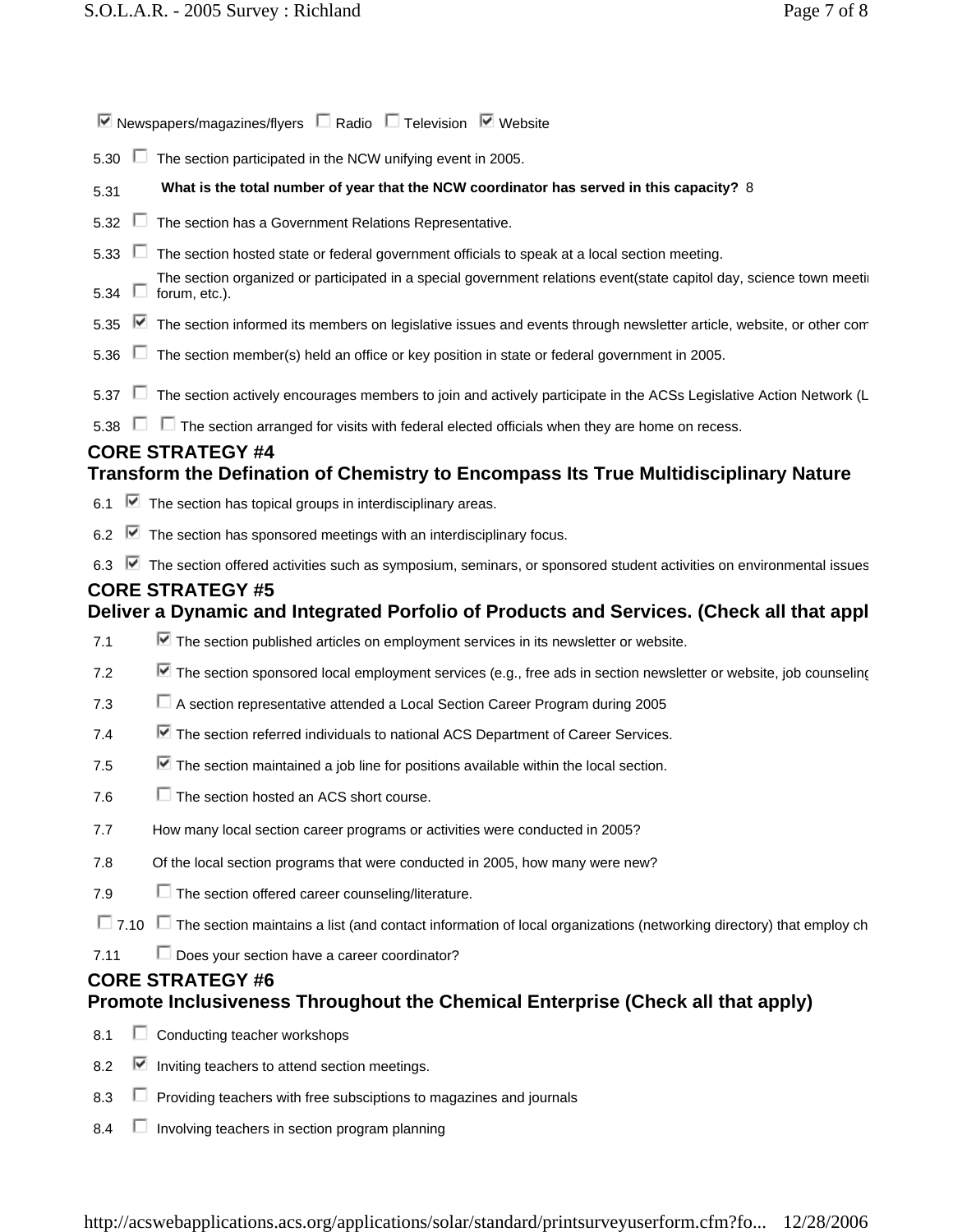- 8.5  $\blacksquare$  Participation in Project SEED
- 8.6  $\Box$  Presenting a forum to address educational issues
- 8.7  $\Box$  The section offered specifically tailored symposium, seminars, or sponsored activities for industrial chemical profess
- 8.8  $\triangleright$  Industrial members are active in the section's governance
- 8.9 The section communicated with non-ACS members working in industry and local companies about meetings and pr
- 8.10  $\blacktriangleright$  Local companies have financially-sponsored and activity or donated money to the section.

**8.11 Industrial members (M), local companies (C), and/or non-members employed in industry (N) participated in these** 

- M<sub>C</sub>N
- $\blacksquare$   $\blacksquare$  Meeting at industrial site/plant tour
- $\nabla$   $\square$   $\square$  Local Section Award/Recognition program
- п  $\Box$  Membership Drive for new members
- ⊽ ⊡  $\Box$  Industrial speaker/Industrially focused topic
- $\Box$   $\Box$  NCW or community activities
- $\Box$   $\Box$   $\Box$  Career Development activities
- $\overline{\triangledown}$   $\overline{\triangledown}$  Student or younger chemist activities
- 8.12  $\blacksquare$  The section is affiliated with other technical or scientific societies or consortia.
	- 8.12a If the section has a formal affiliation with

| (Name of organization)                                    | <b>Tri-City Technical Council</b> |
|-----------------------------------------------------------|-----------------------------------|
| This affiliation was approved by ACS council in what year | 1999                              |

8.13  $\blacktriangleright$  The section held a meeting jointly with another professional organization.

#### **ACS STRATEGIC PLAN 2004 - 2006**

**The American Chemical Society Strategic Plan focuses on the commitments to our Science, our profession and the P course that builds on the traditional strengths of the society and concentrates on emerging needs and opportunities. strategies that the Society will pursue to lead and support the chemical enterprise into the future. For more informatio please visit chemistry.org**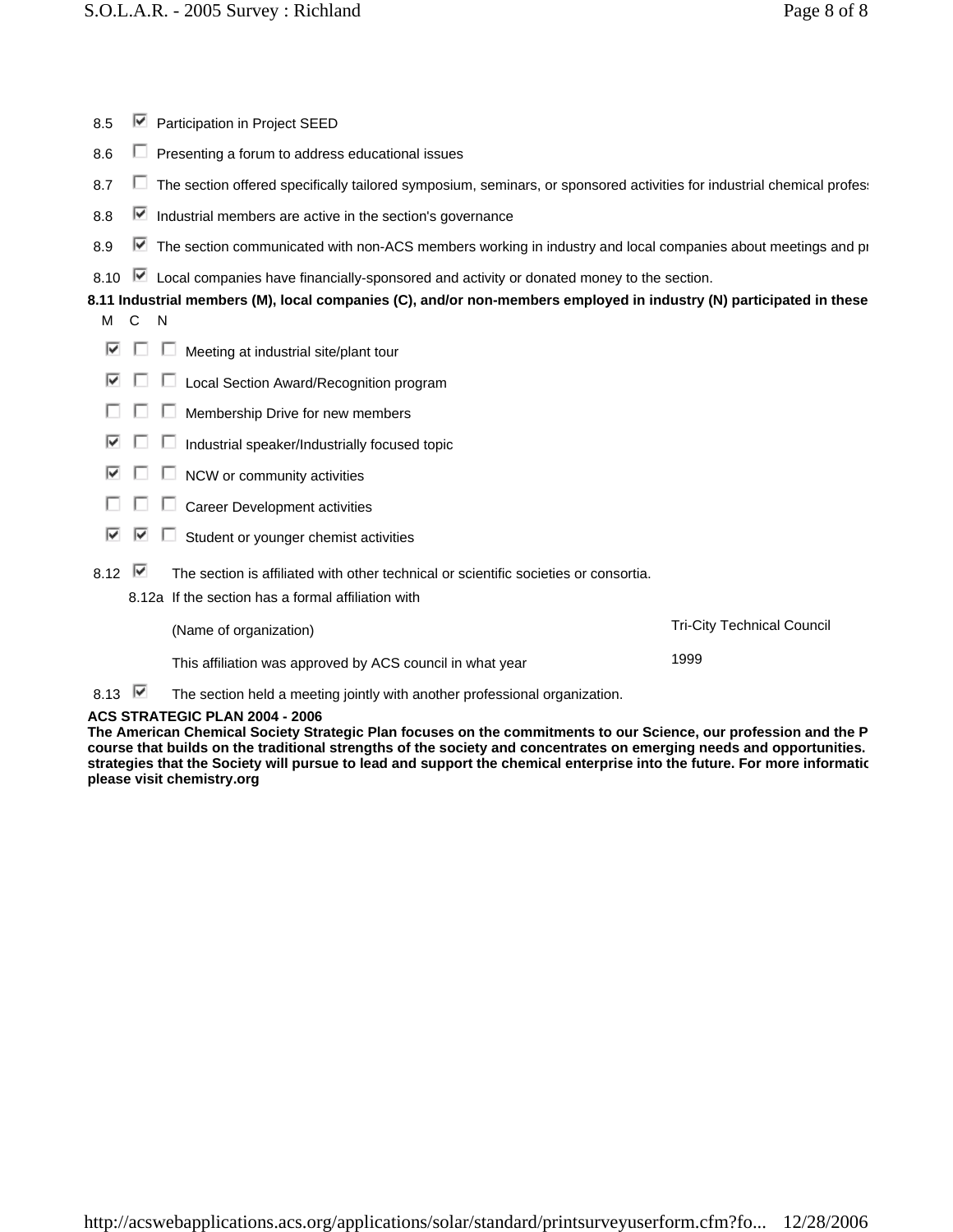# **American Chemical Society**

**Form:** Part II - Annual Narrative Report Optional for EZ Submission

**Organization:** Richland **Year:** 2005

# **A. Activities**

**Please Note, Formatting codes are specific to the application that you are using, most formatting (including bolds, italics, bullets, etc.) will not be retained by SOLAR. If your document contains bullets, you may wish to replace them with an asterisk or a dash.Please describe and rank up to ten of your section's activities during 2005. Provide (a) the title of the activity, (b) a one paragraph description of the activity, and (c) an indication of which ACS Strategic Thrusts. Please refer to the end of this section for a listing of the ACS Strategic Thrusts or see Part I, questions 3-8. If you wish to provide details beyond these paragraphs, please do so in Appendix 1. Activity #1**

a) Title: Girls in Science

The first of these events, Girls in Science was held on the campus of Eastern Oregon University, La Grande, OR on Saturday November 2, 2005. The event, now in its forth year, brought together 106 girls grade 6-8 from North Eastern Oregon, a traditionally rural geographical area with a relatively large Hispanic and Native American population. Recruitment of the girls was targeted particularly to small, isolated communities where schools have limited resources and often cannot provide adequate exposure to experimental sciences. As in the past we had an overwhelming response from many communities and, on the morning of the event, decided to stretch the enrollment above the planned limit of 100 participants to accommodate several girls that had driven for hours just to be on our waiting list! This shows the real need for the Richland section to provide this type of opportunities to young women in rural areas and engage them in scientific explorations. The daylong event focused on a forensic theme that led the young women to conduct hands-on activities in chemistry, biology, forensic anthropology, mathamtics and computer science. EOU faculty members and students developed over the course of several months a highly integrated curriculum around a mysterious murder that had occurred at a Halloween party. With the help from a forensic anthropologist and a detective from the La Grande police, we set up three identical crime scenes with pieces of evidence that each group of girls collected for further analysis. Students from the theater department played the role of potential suspects and were available at the crime scenes for interrogation. After an introduction where the scenario for the alleged murder was described, the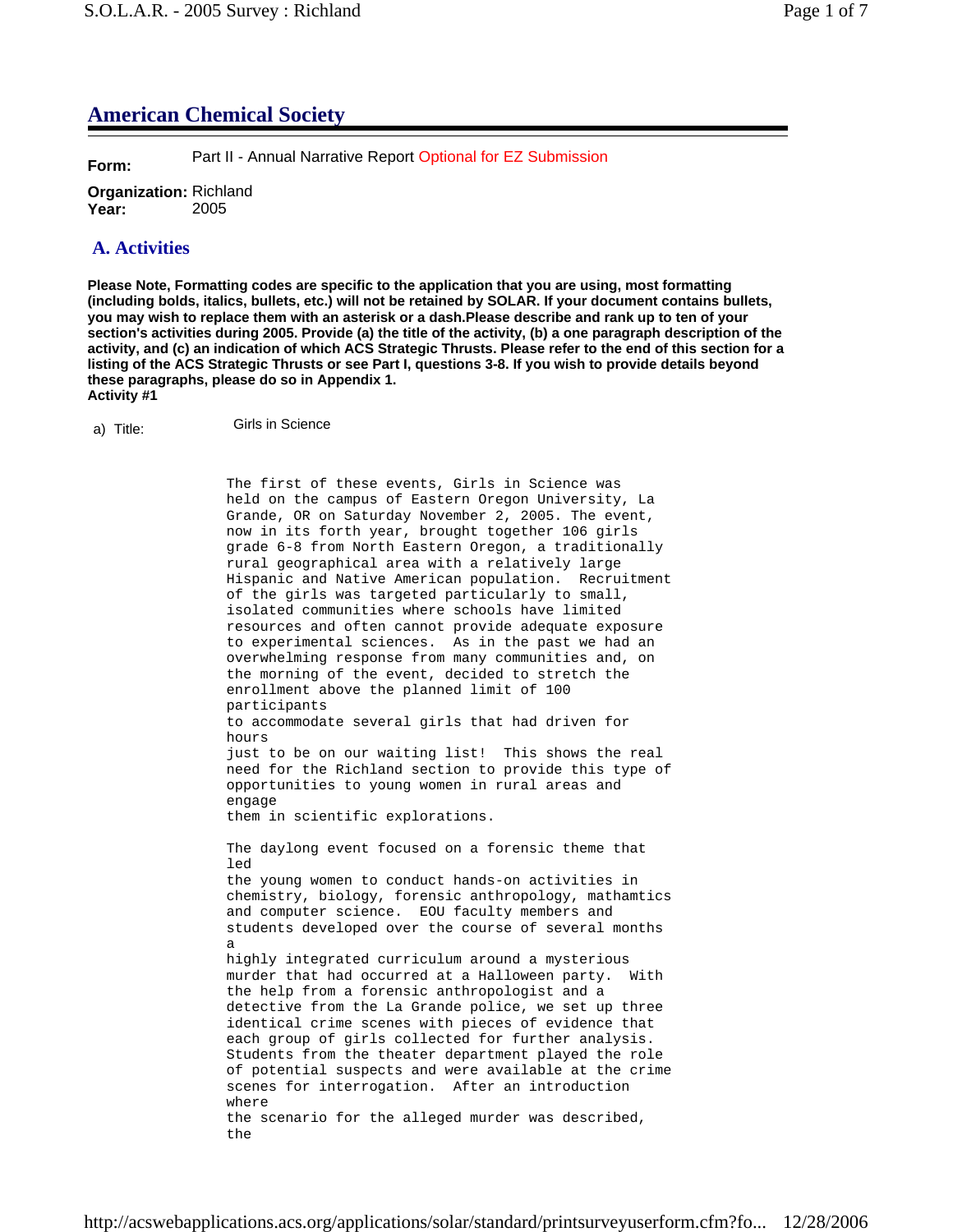**Description** (please limit to girls were divided into groups of 30-35 and brought to the crime scenes to collect any piece of evidence with the help of undergraduate students previously trained by a forensic detective. They were then rotated in smaller groups to conduct activities in biology, chemistry and computer labs.

b) one paragraph):

c) Which Core Strategy(s)does this activity support? (Please refer to the List of Core Strategies)

 $\nabla_1$   $\Box$  2  $\nabla_3$   $\nabla_4$   $\Box$  5  $\nabla_6$ 

 $\Box$  This activity was new in 2005

### **Activity #2**

a) Title **Native American Outreach** 

**Description** (Please limit Over the last several years the Richland section members have supported science, engineering, and math outreach activities at the Umatilla Indian Reservation. These include hand-on chemistry activities supervised by Eastern Oregon University and Columbia Basin College faculty and ACS Student affiliate groups. Professor Anna Cavinato, EOU, worked with high school teachers and supported one Native American Project Seed student from the Reservation this past summer. Efforts are underway to expand these interactions to include other Native Americam tribes that are in the Richland Section domain.

b) to one paragraph)

c) Which Core Strategy(s) does this activity support? (Please refer to the list of Strategic Thrusts)

 $\nabla$ 1  $\Box$ 2  $\nabla$ 3  $\nabla$ 4  $\Box$ 5  $\nabla$ 6

 $\Box$  This activity was new in 2005

#### **Activity #3**

a) Title Outreach to Students in Local Schools

b) to one paragraph **Description** Please limit Many Richland Secion members strive to strengthen the connection between our careers in science and all levels of students in schools within our section boundary. These efforts include visits to classroom for demonstrations and hands-on activites, acting as judges in school and regional Science Fairs and supporting various science and math competations. The Richland Section supports the Mid-Columbia Science Fair and provides two special awards to the top high school and top middle school 'chemistry' project.

c) Which Core Strategy(s) does this activity support? (Please refer to the list of Core Strategies)

 $\nabla$ 1  $\Box$ 2  $\nabla$ 3  $\nabla$ 4  $\Box$ 5  $\nabla$ 6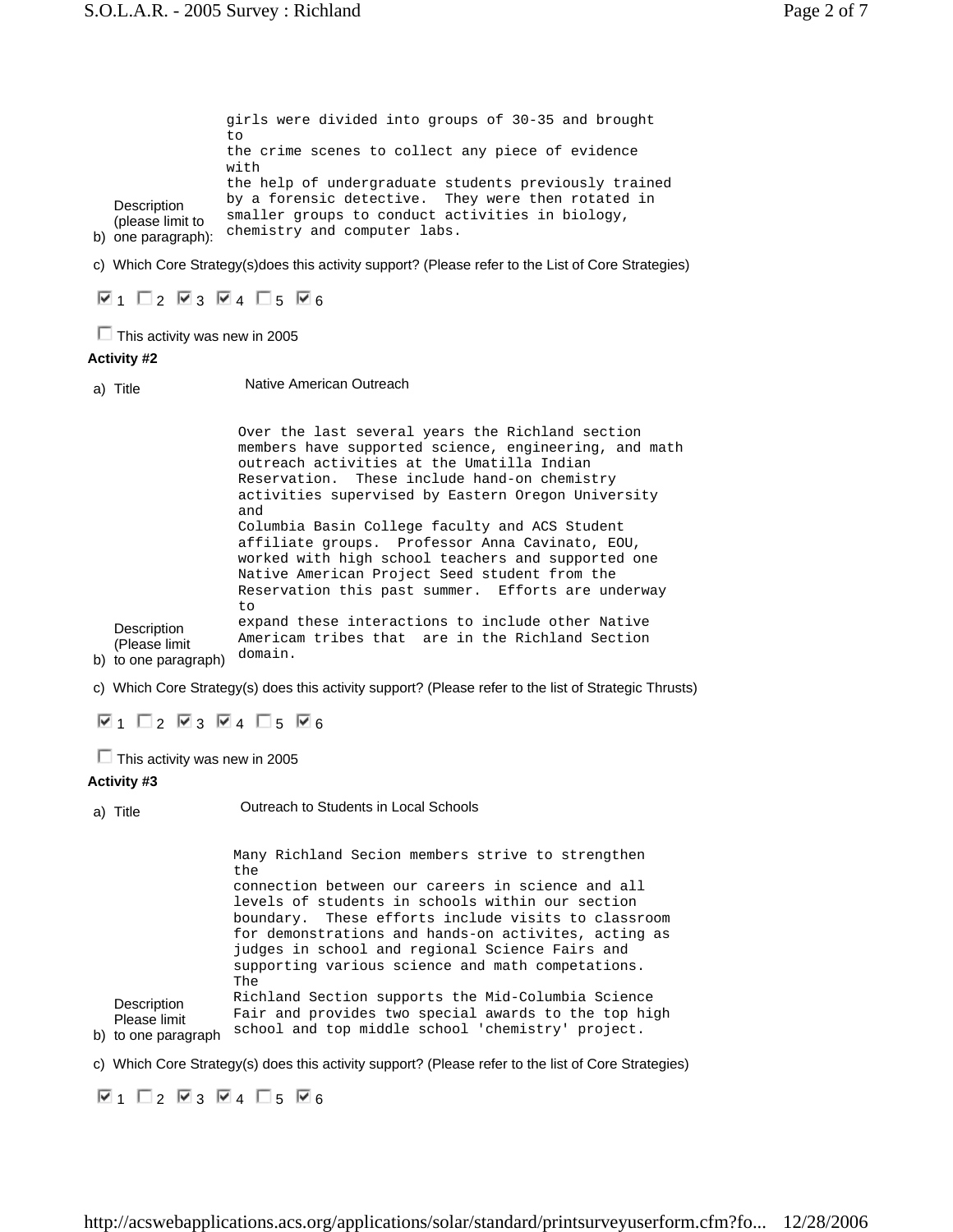| $\Box$ This activity was new in 2005<br><b>Activity #4</b> |                                                                                                                                                                |                                                                                                                                                                                                                                                                                                                                                                                                                                                                                                                                                                                                                                                                                                                                                                                   |
|------------------------------------------------------------|----------------------------------------------------------------------------------------------------------------------------------------------------------------|-----------------------------------------------------------------------------------------------------------------------------------------------------------------------------------------------------------------------------------------------------------------------------------------------------------------------------------------------------------------------------------------------------------------------------------------------------------------------------------------------------------------------------------------------------------------------------------------------------------------------------------------------------------------------------------------------------------------------------------------------------------------------------------|
|                                                            | a) Title:                                                                                                                                                      | Boy/Girl Scout Chemistry Merit Badge                                                                                                                                                                                                                                                                                                                                                                                                                                                                                                                                                                                                                                                                                                                                              |
|                                                            |                                                                                                                                                                | Dr. Steve Krogsrud again planned and directed a<br>qroup                                                                                                                                                                                                                                                                                                                                                                                                                                                                                                                                                                                                                                                                                                                          |
|                                                            | Description<br>(Please limit<br>b) to one paragraph)                                                                                                           | of 29 Boy Scouts and Girl Scouts in earning their<br>Chemistry Merit Badges in two sessions on November 5<br>and 12, 2005 at Columbia Basin College.<br>There were<br>about 1 instructer for eact 2 students.<br>most<br>instructers were advanced degreed chemist of chemical<br>engineers.                                                                                                                                                                                                                                                                                                                                                                                                                                                                                      |
|                                                            |                                                                                                                                                                | c) Which Core Strategy(s) does this activity support? (Please refer to the list of core strategies.)                                                                                                                                                                                                                                                                                                                                                                                                                                                                                                                                                                                                                                                                              |
|                                                            | $\nabla_1$ $\Box_2$ $\nabla_3$ $\nabla_4$ $\Box_5$ $\nabla_6$                                                                                                  |                                                                                                                                                                                                                                                                                                                                                                                                                                                                                                                                                                                                                                                                                                                                                                                   |
| $\Box$ This activity was new in 2005<br>Activity #5        |                                                                                                                                                                |                                                                                                                                                                                                                                                                                                                                                                                                                                                                                                                                                                                                                                                                                                                                                                                   |
|                                                            | a) Title                                                                                                                                                       | 50-Year Member Recognition Event                                                                                                                                                                                                                                                                                                                                                                                                                                                                                                                                                                                                                                                                                                                                                  |
|                                                            | Description<br>Please limit<br>b) to one Paragaph<br>$\nabla$ 1 $\nabla$ 2 $\nabla$ 3 $\nabla$ 4 $\nabla$ 5 $\nabla$ 6<br>$\Box$ This activity was new in 2005 | Over 100 members attended the 50 Year Member<br>Recognition Meeting, located at the Pacific Northwest<br>Laboratory EMSL in Richland, on May 20, 2005.<br>This<br>event was coupled with an Eastern Oregon University<br>ACS student affiliate poster symposium.<br>This event<br>attracts a large number of retired Richland Section<br>members and provides an opportunity for much social<br>In addition, the blend of very<br>interaction.<br>knowledgable retirees with the EOU students<br>discussing<br>their research projects worked extremely well.<br>Mr.<br>Norm Diebel was honored for his contributions to<br>Hanford Site analytical laboratory operations.<br>c) Which Core Strategy(s) does this activity support? (Please refer to the list of Core Strategies) |
|                                                            | <b>Activity #6</b><br>a) Title:                                                                                                                                | <b>Recognition of Member Contributions</b>                                                                                                                                                                                                                                                                                                                                                                                                                                                                                                                                                                                                                                                                                                                                        |
|                                                            | Description                                                                                                                                                    | This social event was to honor all the volunteers<br>who<br>have contributed to furthering the Section s goal of<br>advancing chemistry. This year, Dr. Steve Krogsrud<br>was<br>recognized with a "Salutes to Excellenece" award for<br>his ongoing outstanding support to the Section as our<br>Newsletter Editor, interface with other professional<br>groups, and ongoing contributions to Secion outreach<br>activities such as Chemistry merit badge activities                                                                                                                                                                                                                                                                                                             |
|                                                            | Please limit<br>b) to one Paragraph                                                                                                                            | discussed elsewhere.                                                                                                                                                                                                                                                                                                                                                                                                                                                                                                                                                                                                                                                                                                                                                              |
|                                                            |                                                                                                                                                                | c) Which Core Strategy(s) does this Activity Support? (Please refer to the list of Core Strategies.                                                                                                                                                                                                                                                                                                                                                                                                                                                                                                                                                                                                                                                                               |

http://acswebapplications.acs.org/applications/solar/standard/printsurveyuserform.cfm?fo... 12/28/2006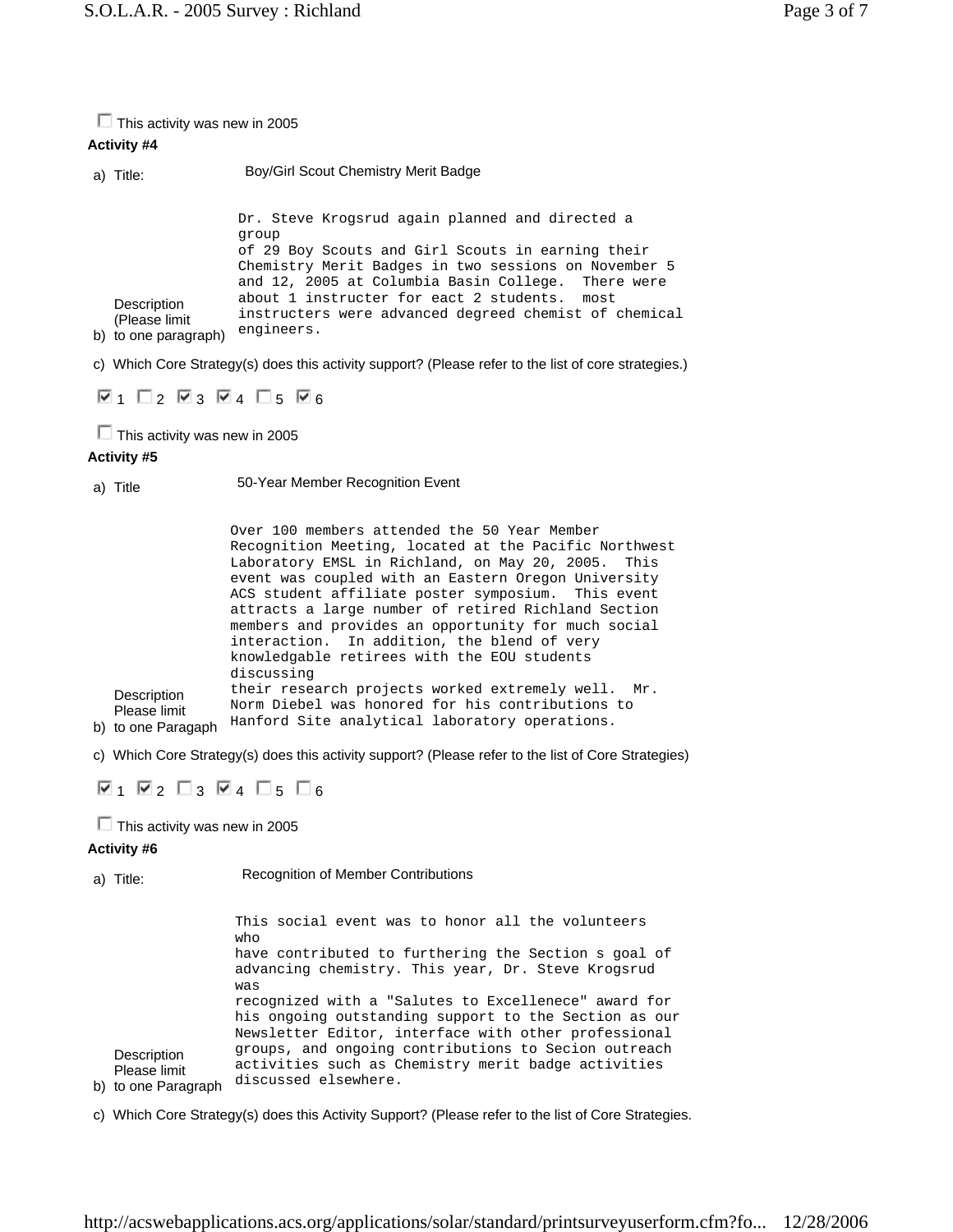# $\n 7$  1  $\n 2$   $\n 1$  3  $\n 4$   $\n 15$   $\n 6$

 $\Box$  This activity was new in 2005

## **Activity #7**

a) Title: Summer Picnic Co-Hosted by Richland Sec.

Description: Please limit to The annual ACS picnic was on Friday, June 4, 2005. As has been the case the last few years, the picnic was co-sponsored with the local section of the American Institue of Chemical Engineers and for the second year, we also joined forces with the Eastern Washington Chapter of the Academy of Certified Hazardous Materials Managers (EWC-ACHMM) for this picnic. We all agreed that we will co-host the summer picnic with the three professional societies in the future. Approximately 100 society members attended this function.

b) one paragraph

c) Which Core Strategy (s) does this activity support? (Please refer to the list of Core Strategies).

 $\nabla_1$   $\nabla_2$   $\nabla_3$   $\nabla_4$   $\nabla_5$   $\nabla_6$ 

 $\Box$  This activity was new in 2005

### **Activity #8**

a) Title: National Chemistry Week

Description: Please limit to What had been the Sections major outlet for NCW, Family-A-Fair, was abruptly cancelled. This year the Richland Section coupled a "mole day" hands-on chemistry activity with a fund-raising drive for the Richland Public Library. Eastern Oregon faculty and student affiliates visited local schools and performed hands-on activities related to the "Joy of Chemistry" NCW theme.

b) one paragraph.

c) Which Core Strategy(s) does this activity support? (Please refer to the list of Core Strategies).

 $\nabla$ 1  $\Box$ 2  $\nabla$ 3  $\nabla$ 4  $\Box$ 5  $\nabla$ 6

 $\Box$  This activity was new in 2005

## **Activity #9**

a) Title:

Description: Please Limit to

b) one paragraph

c) Which Core Strategy(s) does this activity support? (Please refer to the list of Core Strategies)

 $\Box$ 1  $\Box$ 2  $\Box$ 3  $\Box$ 4  $\Box$ 5  $\Box$ 6

 $\Box$  This activity was new in 2005

## **Activity #10**

a) Title: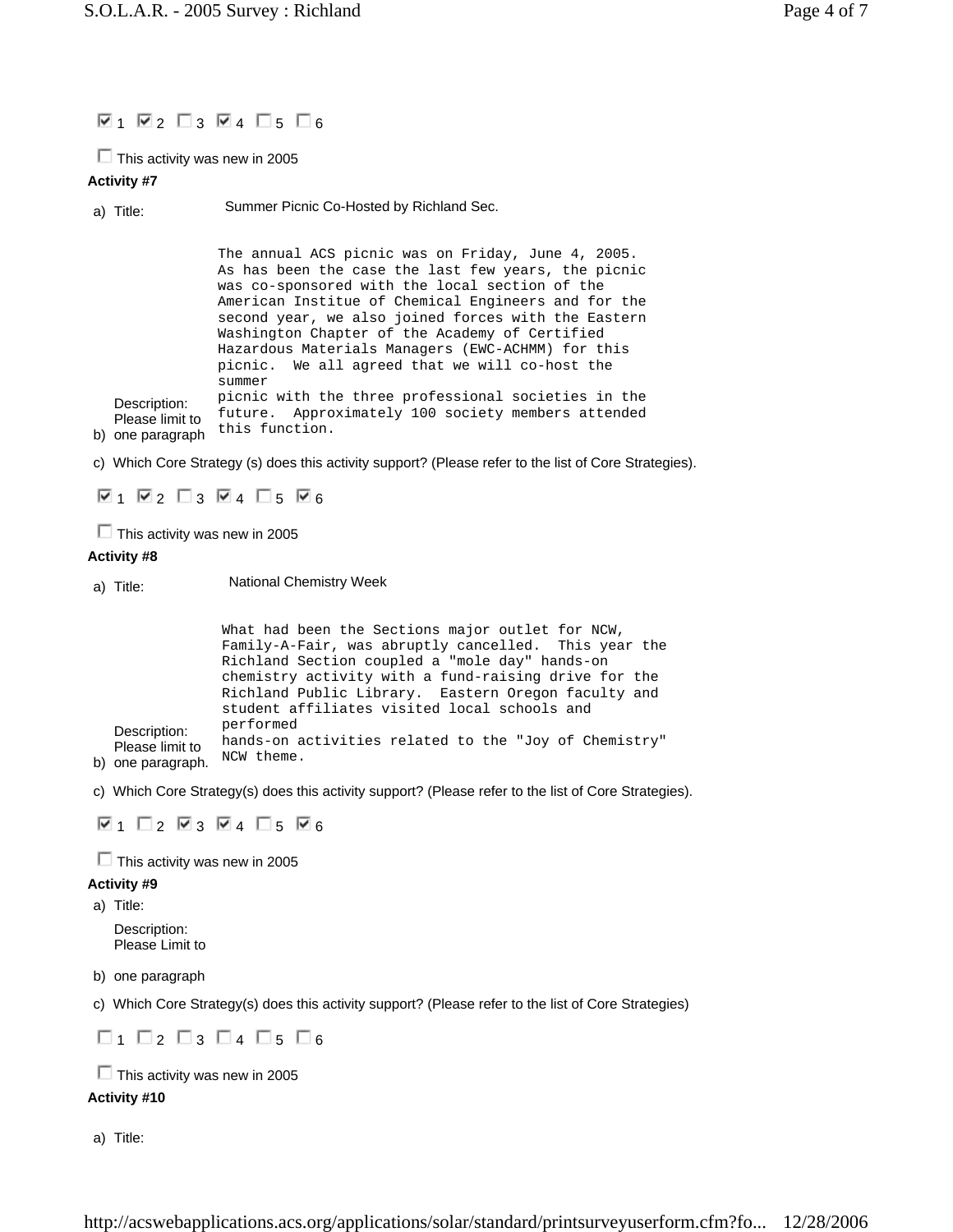b) one paragraph Description: Please limit to

c) Which Core Strategy(s) does this activity support? (Please refer to the list of Core Strategies)



 $\Box$  This activity was new in 2005

## **B. Summary - Overall Section Activities**

Please summarize in *1,000 words or less*, the activities of the section in 2004 which have not been already described. Outstanding events should be described in some detail and appropriate attachments included in Appendix 1. Programs described here may be featured in publications produced by the ACS Membership Division and/or at the ACS Leaders Conference.

The Section Past Chair, Sam Bryan and Alt. Councilor, Tim Hubler, are leading the effort to organize the 2007 Northwest Regional Meeting in Boise, Idaho and supported by other Section members.

## **C. Local Section and Chair Goals**

1. goals. **2005 Goal Attainment**. The Local Section Activities Committee strongly encourages local section planning. As a result, the 2005 local section annual report should follow-up on the attainment of goals. Please list the goals you set at the beginning of your term for your section and yourself, and report on the attainment of the

#### a) **Local Section Goals and Assessment**:

We believe our section should continue to grow in the direction we have been heading the last few years. The Section's goals this year are consistent with this last year's goals. The goals are specifically& - Build upon historical events held by the ACS Section that maintain continuity and a history of success for a positive personae for chemistry and the chemical industry - Continue the momentum for outreach to the local communities we serve across multiple States for technical topics of interest - Continue to provide a diverse "face of chemistry" to the local communities we serve - Expand the educational base for chemistry to the general public for the communities we serve. As the local schools have been forced to concentrate more on the passage of standardized tests as a measure for success rather than focusing on advance placement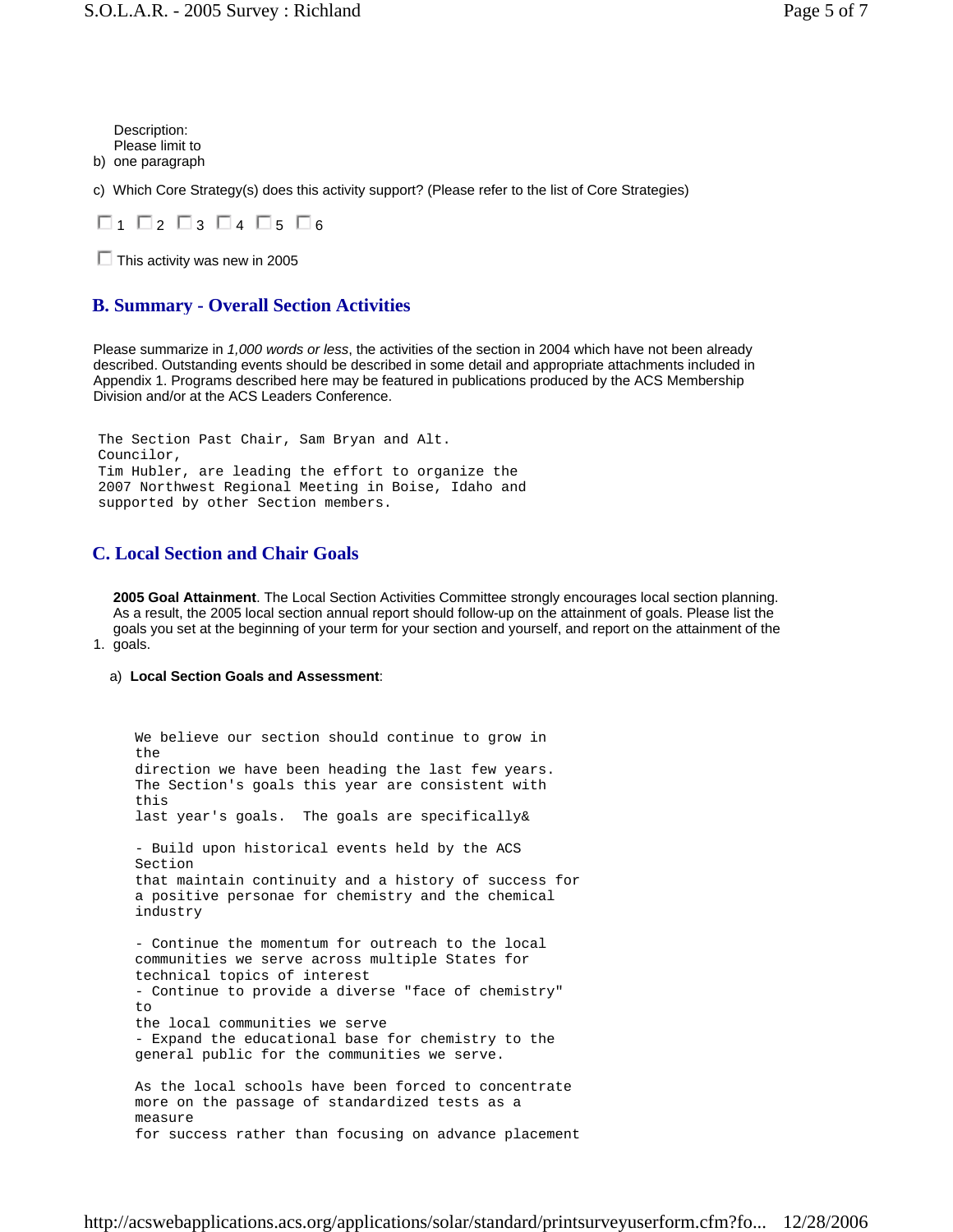and honors programs, there has been a dedicated effort among Sections members to support the science and math programs in all levels of our schools. Although the Richland Section has moved to meet these challenges, we lack the resources to address all of the requests for financial aid for very deserving projects and activities.

#### b) **2005 Chair's Goals and Assessment**:

As Chair, my goals were to lead the Secion towards a more balance budget and to strengthen long-term planning activities for the Section. For a number of years the Section has dipped into long-term savings  $t \circ$ support various Section activities, all deemed worthwile by all. The executive committee made some hard choices in establishing the 2005 Budget and the Treasuer led the effort to reinvest some section funds in the ACS investment pool. The executive committie decisions coupled with unexpected cancellation of some activties led to a small budget surplus this year. Although there were a number of discussions of Section long-term goals this activity in onging.

2. three goals that you and your local section plan to accomplish during your term as local section chair. **2006 Goals**. (This section should be completed by the 2006 local section chair.) Please list below at least

a) 2006 Local Section Goals (Include at least three goals):

1) Increased attendance at section affaires and an increase in the percentage active members. 2) Increase the interactions of the section with the local community. 3) Prepare the section to participate in Norm 07.

b) 2006 Chair's Goals:

1) Organize and run executive meetings to cover agenda s under 60minutes time. 2) Bring new individuals on to the executive committee. 3) Keep the sections finances within the budget.

### **D. Suggestions/Concerns**

List any suggestions you have for the Local Section Activities Committee (LSAC). How can LSAC specifically help your section?

### **Listing of Core Strategies**

**Please refer to the numbers below when identfiying activities as they relate to the ACS Core Strategies**